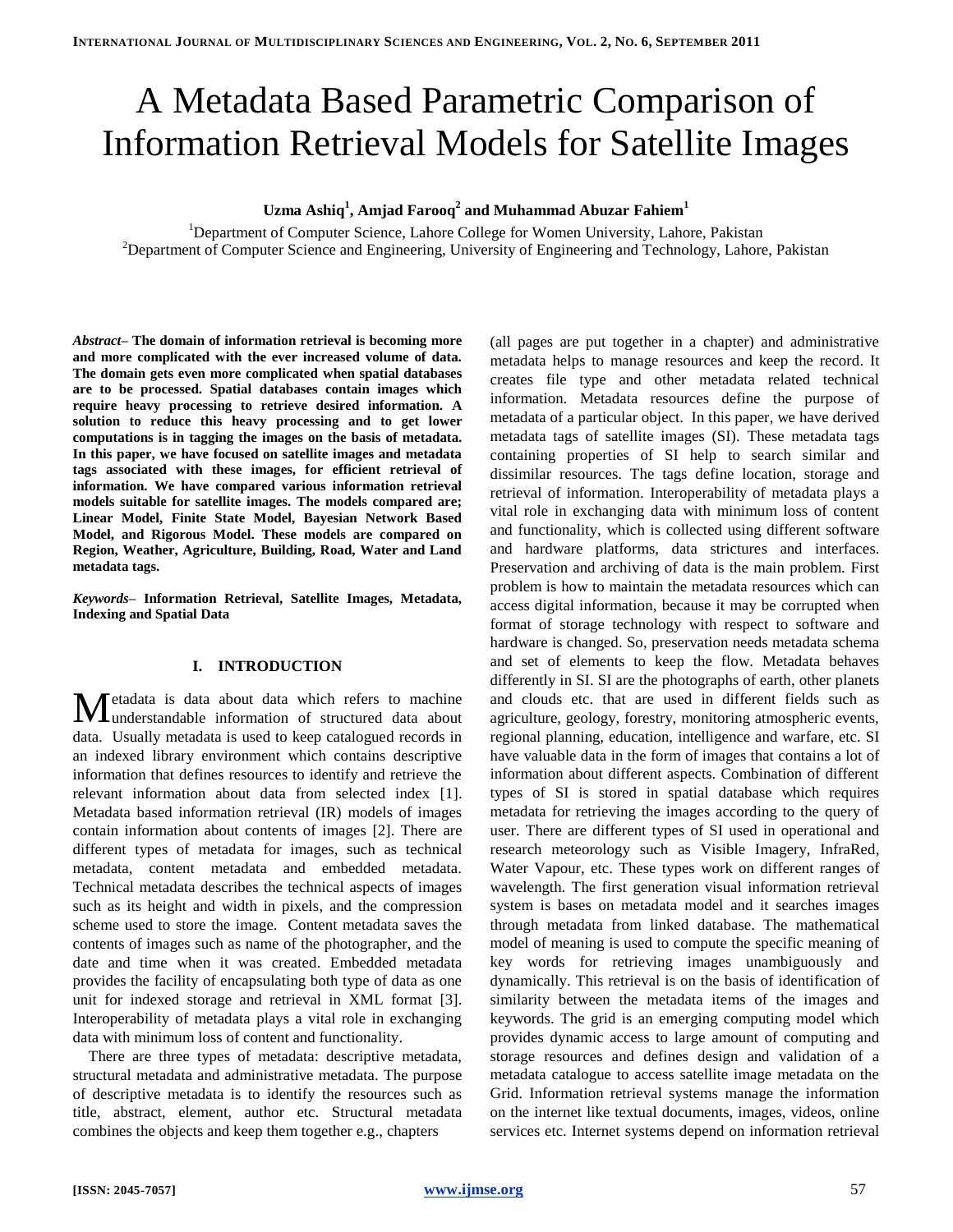system by filtering the user requirements and showing the relevant results after matching indexed documents. Accurate information retrieval systems search for exact and most relevant documents that fulfill the user requirement. There are three types of processes of information 1) representation of content of documents, 2) representation of user information need and 3) comparison of two representation/ query. In index processing user does not interact with system. Index processing is based on algorithms which searches for required information from index and stores the documents in split form like title, abstracts and images. So metadata helps in retrieval of image's information as required by the user. User needs some information that refers to query database to search image match. The query with index documents results in ranked list of images in reduced searching time.

SI are stored in spatial databases [4] and require specialized metadata tags so that the images can be used meaningfully in different fields such as agriculture, geology, forestry, metrology, region planning, education, intelligence and warfare [5]. The processing of SI requires high performance data management and accurate IR mechanisms preferably based on metadata schemes [6], [7].

In this paper, we review and compare different IR models which can be used for SI. The next section of this paper reviews various aspects of IR models associated with SI and gives a comparison of these IR models. Section 3 summarizes our discussion while, in last section we give some future directions.

#### **II. COMPARISON OF DIFFERENT IR MODELS FOR SI**

A major problem with SI is that a huge amount of computations are required to process SI and it poses severe drawbacks in catastrophic situations. A proposed remedy to this problem is to adopt a grid computing technique [8]. Different metadata schemes like Dublin Core, Text Encoding Initiative, Metadata Encoding and Transmission Standard, and Metadata Object Description Schema are discussed in [9]. The authors also discussed the mapping of different metadata standards. Image processing and character extraction methods are used to acquire useful information from abundant information present in a SI [10]. The researchers used content based information retrieval model in an unconstrained environment. A new information retrieval model is introduced in [11]. The model is based on three types of models; linear, finite state and knowledge based. A semantic scheme is introduced in [12] to improve quality and reduce quantity of information in indexed SI. An IR scheme based on image content and metadata is proposed in [13] for cross collection search in distributed architectures.

The authors discuss the problems of UNOSAT when large quantities of computation are required to process SI during catastrophes [14]. Major problem is of storage space required to keep record of SI automatically. The UNOSAT project is a United Nations program that provides, among other services, satellite imagery to the international humanitarian community in case of natural disasters. It adopts a grid computing technique as a solution, which provides dynamic access to large amount of computing and storage resources. It defines the requirement, design and validation of metadata catalogue that is helpful to access SI metadata on grid. Metadata catalogue is designed for two types of prototype services; web pages and mobile devices. Metadata schema adopts geo network standard that is defined on XML schema. It is based on database schema to keep record of XML files. The implementation of catalogue is created by American Mountain Guides Association (AMGA) which gives help to query the catalogue from prototypes and web portal of UNOSAT. AMGA provides different API (Python, Java, C++ etc) and is an implementation of certificate based authentication for web service. AJAX service verifies SI metadata catalogue in web portal and J2ME uses in mobile phone programming for metadata catalogue. UNOSAT web portal provides user to assess high quality SI from remote areas in the world.

The authors describe a revision and expansion of metadata, structure of metadata, what does metadata do, schemes and element sets, how to create metadata and interoperability and exchange of metadata [15]. Interoperability helps the human and machines understand the metadata. It has ability to exchange data with minimal loss of content and functionality from different software platforms, data structures, hardware and interfaces. They discuss different metadata scheme like Dublin Core, The Text Encoding Initiative (TEI), Metadata Encoding and Transmission Standard (METS), Metadata Object Description Schema (MODS) etc. XML and SGML are tools which provide help to create metadata. Metadata quality control helps to control content of vocabularies, location, material of collection including clear statement of condition and terms of use of digital object, and support long terms management of objects in collections. Metadata crosswalk is the mapping of different metadata standards, which are based on the similarity of two schemes. It connects elements' semantics and syntax from one metadata scheme to another metadata scheme. The metadata registry helps to integrate resources for legacy data and also documents multiple schemes. Registries play a vital role in management of metadata. Therefore, metadata has very important role for improving retrieval of information from database.

The research describes how to process satellite cloud images for acquiring the useful information from the abundant information of cloud images [16]. Different image processing and character extractions methods are used for information retrieval of satellite cloud images. Traditional Information retrieval methods have some limitations for image retrieval, accurately and quickly. Whereas, content based information retrieval (CBIR) can retrieve image from unconstrained environment. They used pretreatment method for processing satellite cloud images to obtain the image character data. Pretreatment method matches the image and retrieval of images from database. Therefore, threshold processing and image filtering methods are used for better results before image processing and analysis. In image database, cloud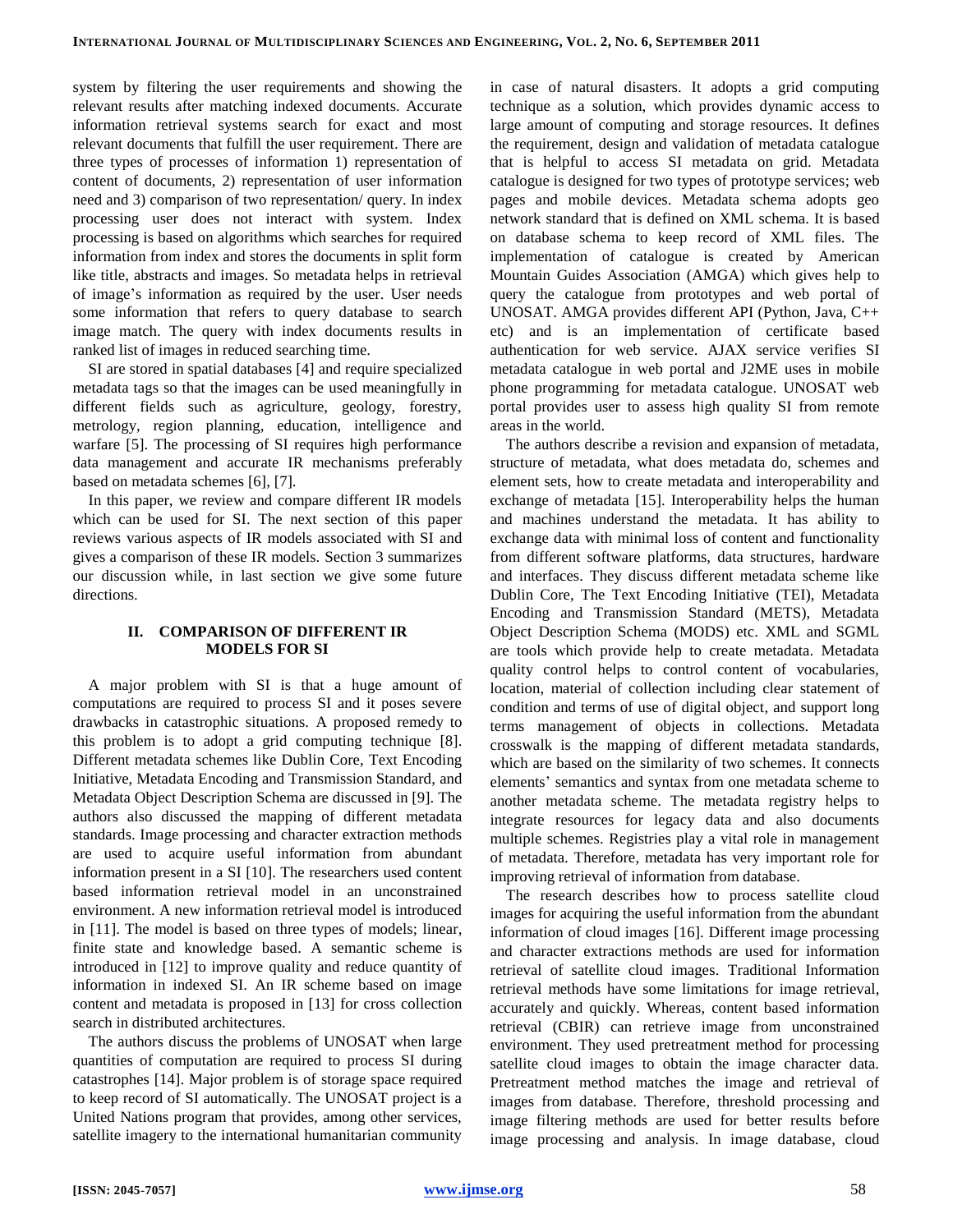image character plays a vital role based on colour character, texture character, shape character and spatial relation character. Traditional image management becomes slow in processing when there is an increase in the number of images for retrieval. Whereas, content based methods use the visual character for image retrieval. It is adaptive method but the main problem is how to use the information from database adequately.

Sheng et. al., describe new structure of information retrieval model where retrieval is based on three types of models: linear, finite state and knowledge based which covers the environmental epidemiology, oil / gas production, agriculture and forest [17]. In proposed model they define main issue of information retrieval from large archives is scalability and how to retain the scalability of image retrieval. The proposed model uses linear model which refers to locate top-K set of represent data whereas, linear regression derived the coefficient for model in term of maximized and minimized. Finite state model defines states of top-K data pattern with the help of finite state model machine which obtains flow of logical states of information retrieval of image and data. Bayesian Network and knowledge model is graphical model which refers to locate set of variables for top-K data patterns for defining the probabilistic and fuzzy rules within model. They define metrics for proposed model to check data representation and predict risky area and high interest area. Accuracy of model that predicts high and low risk locations depends upon number of occurrences of events. Efficiency of information retrieval of model is measured by complexity as well as size of data which derive complexity ratios on progressive executions of model and data representation.

The authors describe functionality of metadata in terms of technical and semantic level. They also describe how to index web service interchange of metadata and how to improve the quality and decrease the quantity of information which is required for searching on internet [18]. There are three major functionalities of metadata 1) description of resources, 2) production of metadata, and 3) use of metadata. Description of resources defines the set of element information which describes for particular object and identifies useful information. Production of metadata means how to maintain data which is produced by different levels of information retrieved through metadata.

The research describes functionality of information retrieval technology which is combination of experimentation and theory [19]. All search engines are based on it because experiments discover practical experience of retrieval of different things which are based on theory. Without theory experiment becomes trial and error so main challenge is how information retrieval modal is applicable to any theory. Information retrieval consists of three things: index documents, user information and matching. Index documents store the documents and images partially.

Paul H, Lewis et. al., describe a new approach of image retrieval that is combination of content and metadata based which provides cross collection search within distributed architecture [20].

Commonly used metadata tags with their possible values are given in Table 1.

| Table 1: Metadata Tags with their Possible Values |
|---------------------------------------------------|
|                                                   |

| Metadata tags                         | <b>Possible Values</b>                                                                                                                                                                                             |  |  |  |
|---------------------------------------|--------------------------------------------------------------------------------------------------------------------------------------------------------------------------------------------------------------------|--|--|--|
| Region                                | Countries, Cities, Villages, Forests, Mountain<br>ranges, Desert, Coastal area, Glaciers, Sea,<br>Oceans, Fields, Farm land, Industrial area                                                                       |  |  |  |
| Weather                               | Cloudy, Dust storm, Fog, Freezing rain/ice,<br>Hailing, Hurricanes, Lighting, Raining, Sleet<br>rain drop, Snow, Sun light, Thunderstorms,<br>Tornado, Wind                                                        |  |  |  |
| Agriculture                           | Crop assessment, Crop health, Soil moisture,<br>Climate change, Irrigation system                                                                                                                                  |  |  |  |
| Natural<br>Environment                | Climate changes, Land degradation, Natural<br>Eco system,<br>disaster.<br>Water<br>resources,<br>Pollution, Weather damages                                                                                        |  |  |  |
| Defense, Security<br>and Intelligence | Space, Military, Special weapons monitoring,<br>Air Forces, Army, Navel,<br>Respond<br>immediately to crisis, Target<br>detection,<br>Location and damage assessment                                               |  |  |  |
| <b>Risk and Disaster</b>              | Volcanoes, Tsunamis, Earthquake, Floods,<br>Forest Fire, Storms                                                                                                                                                    |  |  |  |
| Building                              | Colonies, Hotel, AirPort, Dry port, Railway<br>Stations, Hospitals, Shopping plaza, Historical<br>building, Governmental building, T.V station,<br>Sensitive and defensive building, Parks,<br>Industrial building |  |  |  |
| Road                                  | way, Bridges, Street, Underpass,<br>Motor<br>Railway lines, Runways, Road in cities and<br>villages                                                                                                                |  |  |  |
| <b>Water Resources</b>                | Oceans, Canal, Lakes, Rivers, Sea, Tube well,<br>Wells,                                                                                                                                                            |  |  |  |
| <b>Land Resources</b>                 | Fossils<br>Animals,<br>Coals,<br>fuel,<br>Forests,<br>Petroleum, Mining                                                                                                                                            |  |  |  |
| Energy                                | Solar energy, Lightning                                                                                                                                                                                            |  |  |  |
| Air                                   | Water<br>Ultraviolet<br>solar<br>vapours,<br>Gases,<br>radiations                                                                                                                                                  |  |  |  |
| Time                                  | Night, Evening, Morning,<br>Dawn,<br>Day,<br>Afternoon                                                                                                                                                             |  |  |  |
| Life Style                            | Wildlife, Urban, Rural                                                                                                                                                                                             |  |  |  |
| Regional<br>Planning                  | Road maps, City map, Country map, Oceans<br>map, Mountain ranges maps, Sea shores and<br>Landscape mapping                                                                                                         |  |  |  |

Various IR models such as Linear Model (LM), Finite State Model (FSM), Bayesian Network Based Model (BNM), and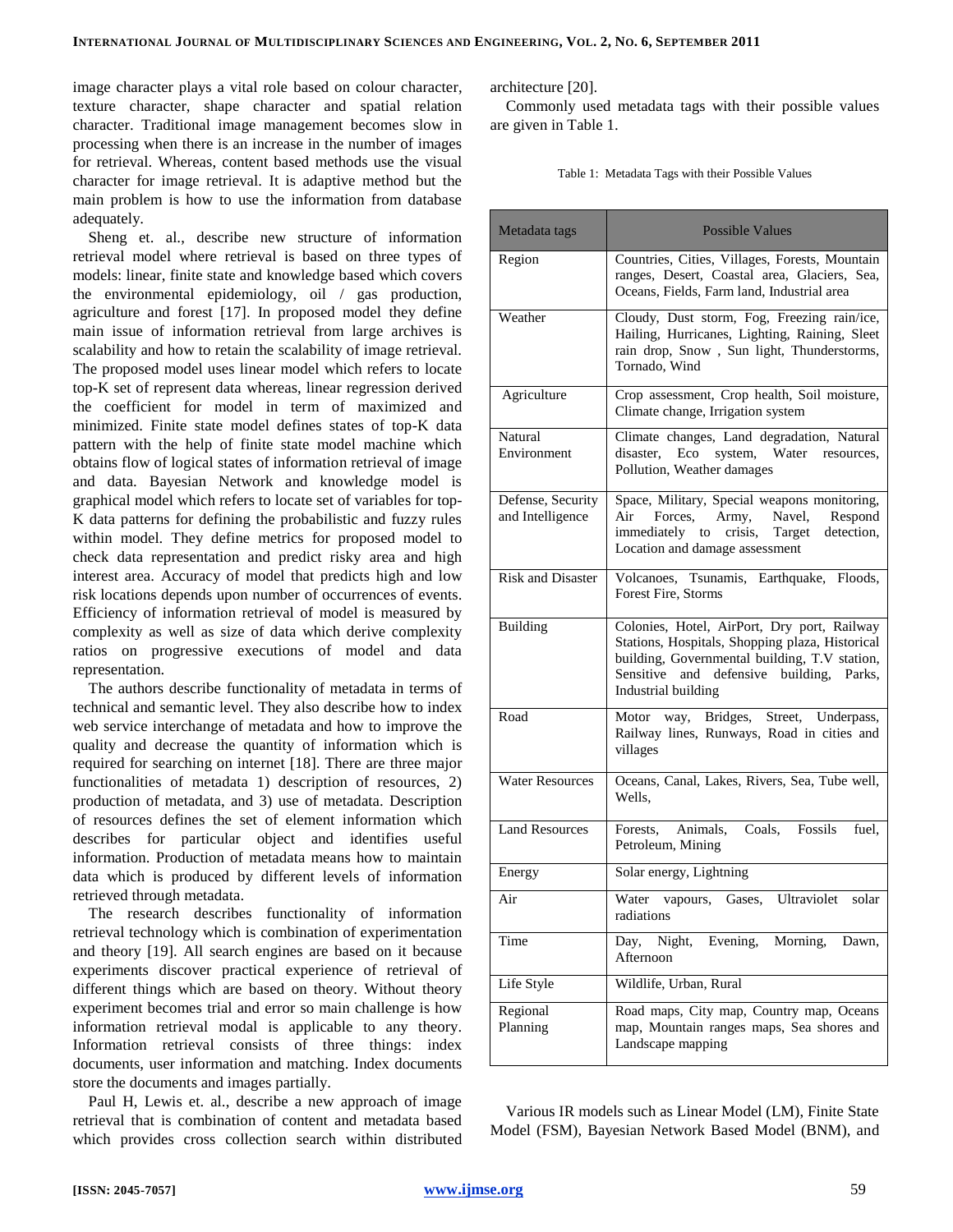Rigorous Model (RM) are used for SI. These models are compared in Table 2 on the basis of metadata tags given in Table 1.

Table 2: Comparison of Various IR Models for SI

| Metadata Tags   | LM  | <b>FSM</b> | <b>BNM</b> | RM  |
|-----------------|-----|------------|------------|-----|
| Region          | Yes | Yes        | Yes        | Yes |
| Weather         | No  | Yes        | No         | No  |
| Agriculture     | Yes | Yes        | Yes        | No  |
| <b>Building</b> | No  | No         | No         | Yes |
| Road            | No  | No         | No         | Yes |
| Water           | No  | No         | No         | Yes |
| Land            | Yes | Yes        | Yes        | Yes |

LM derives linear regression and its variables, which depend on changing of time. Metadata tags for LM are region and agriculture. LM uses historical / background data to predict probability of changing in circumstances where regression techniques derive coefficient of model which show condition of probability.

FSM define the states of system or environmental condition with the help of finite state machines which has set of elements, structural language and logical synthesis that evaluate or match condition such as observations about region, weather and agriculture.

BNM is a graphical model that defines a set of variables which relate to probability of risk with knowledge maps, diagrams and statistical techniques for managing incomplete data. Metadata tags used by this model for IR are region and agriculture.

RM investigates on how to get accurate distortions on high resolution SI and extract cartographic feathers from these. The model consists of two layers; mathematical model and rational function. The mathematical model gets information from three dimensional SI whereas rational function derives the co-linearity equation independent of terrain. This model uses region, building, road, water and land metadata tags.

#### **III. CONCLUSION**

In this paper, we have discussed the inter-relation between metadata for SI and IR models. We reviewed various strategies proposed for IR from SI. A comparison of different IR models, Linear Model, Finite State Model, Bayesian Network Based Model, and Rigorous Model is presented in this paper. This comparison is based on different metadata tags like Region, Weather, Agriculture, Building, Road, Water and Land.

## **IV. FUTURE DIRECTIONS**

In future, on the basis of discussion and comparison presented in this paper, a new IR model more suitable for SI may be proposed.

# **REFERENCES**

- [1]. R. Datta, D. Joshi, J. Li, and J. Z. Wang; Image Retrieval: Ideas, Influences, and Trends of the New Age, ACM Computing Surveys, 2008, vol. 40(2).
- [2]. C. R. Shyu, M. Klaric, G. J. Scott, A. S. Barb, C. H. Davis, K. Palaniappan; GeoIRIS: Geospatial Information Retrieval and Indexing System - Content Mining, Semantics Modeling, and Complex Queries, IEE Transactions on [Geoscience and Remote](http://ieeexplore.ieee.org/xpl/RecentIssue.jsp?punumber=36)  [Sensing,](http://ieeexplore.ieee.org/xpl/RecentIssue.jsp?punumber=36) 2007, vol. 45(4), 839-852.
- [3]. P. Enser; The Evolution of Visual Information Retrieval, Journal of Information Science, 2008, vol. 34(4), 531-546
- [4]. R. D. S. Torres, C. B. Medeiros, M. A. Gonçcalves, E. A. Fox; A Digital Library Framework for Biodiversity Information Systems, International Journal on Digital Libraries, 2006, vol. 6(1), 3-17.
- [5]. R. D. Holowczak, F. J. Artigas, S. A. Chun, J. S. Cho, H. S. Stone; An Experimental Study on Content-Based Image Classification for Satellite Image Databases, IEEE Transactions on [Geoscience](http://ieeexplore.ieee.org/xpl/RecentIssue.jsp?punumber=36)  [and Remote Sensing,](http://ieeexplore.ieee.org/xpl/RecentIssue.jsp?punumber=36) 2002, vol. 40(6), 1338-1347.
- [6]. P. G. B. Enser; Visual Image Retrieval, Annual Review of Information Science and Technology, 2008, 42(1), 1-42.
- [7]. L. Gueguen, M. Datcu; A Similarity Metric for Retrieval of Compressed Objects: Application for Mining Satellite Image Time Series, IEEE Transaction on Knowledge and Data Engineering, 2008, vol. 20(4), 562-575.
- [8]. W. Daniel, L. Sandoval; Access to Satellite Image Metadata on the Grid, Universite de Geneve, 2006.
- [9]. A. Brand, F. Daly, B. Meyers; Metadata Demystified: A Guide for Publishers, NISO Press and The Sheridan Press, 2003.
- [10]. Y. Hao, W. S. Guan, Y. Zhu, Y. H. Tang; Contented-Based Satellite Cloud Image Processing and Information Retrieval, Lecture Notes in Computer Science, 2007, vol. 4688, 767-776.
- [11]. C. S. Li, Y. C. Chang, L. D. Bergman, J. R. Smith; Model-Based Multi-Modal Information Retrieval from Large Archives, ICDCS Workshop of Knowledge Discovery and Data Mining in the World-Wide Web, 2000.
- [12]. R. Lannella, A. Waugh; Metadata: Enabling the Internet, DSTC Pty Ltd., 1997.
- [13]. P. H. Lewis, K. Martinez, F. S. Abas, M. Faizal, A. Fauzi, S. C. Y. Chan, M. J. Addis, M. J. Boniface, P. Grimwood, A. Stevenson, C. Lahanier, J. Stevenson; An Integrated Content and Metadata Based Retrieval System for Art, IEEE Transactions on Image Processing, 2004, vol. 13, 302-313.
- [14]. W. D. L. Sandoval, M. Lamanna, B. Koblitz. Access to satellite image metadata on the Grid. Université de Genève. 2006.
- [15]. R. Guenther, J. Radebaugh. Understanding metadata. National Information Standard Organization (NISO) Press, Bethesda, USA. 2004.